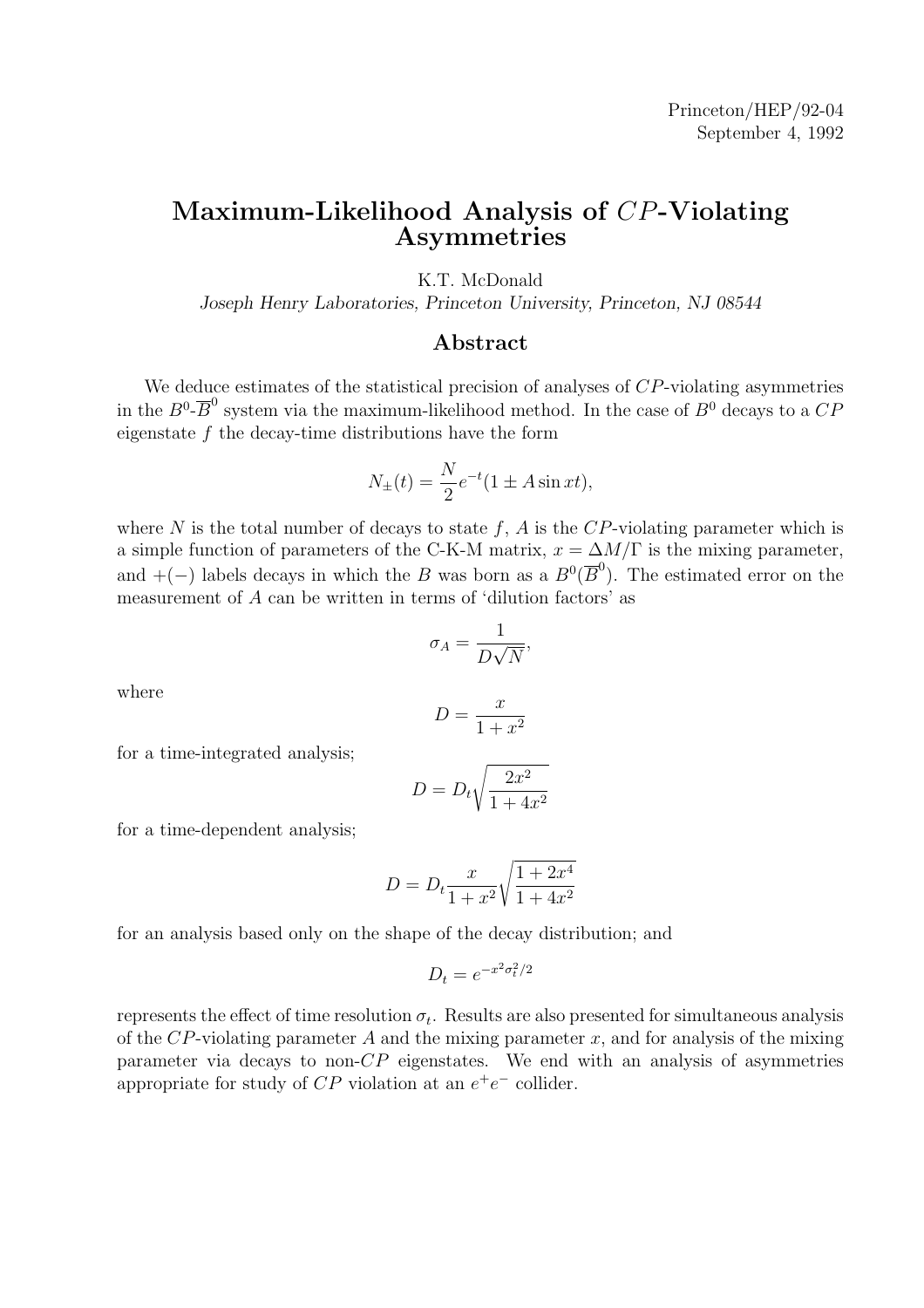## Contents

| 1 Introduction                                      | $\mathbf{1}$     |
|-----------------------------------------------------|------------------|
| 2 The Maximum-Likelihood Method                     | $\overline{2}$   |
| 3 Analysis of a Simple Asymmetry                    | 3                |
| 4 Time-Integrated Analysis of CP Violation          | $\bf{4}$         |
| 5 Time-Dependent Analysis of CP Violation           | $\overline{5}$   |
| 6 Analysis of the Shape of the Time Distribution    | 6                |
| 7 The Effect of Time Resolution                     | $\boldsymbol{6}$ |
| 8 The Effect of a Cut at Short Times                | $\overline{7}$   |
| 9 Simultaneous Analysis of Parameters $A$ and $x$   | $\overline{7}$   |
| 10 Analysis of $B^0$ - $\overline{B}^0$ Mixing      | $\bf 8$          |
| 11 Analysis of CP Violation at an $e^+e^-$ Collider | 9                |
| 12 References                                       | 12               |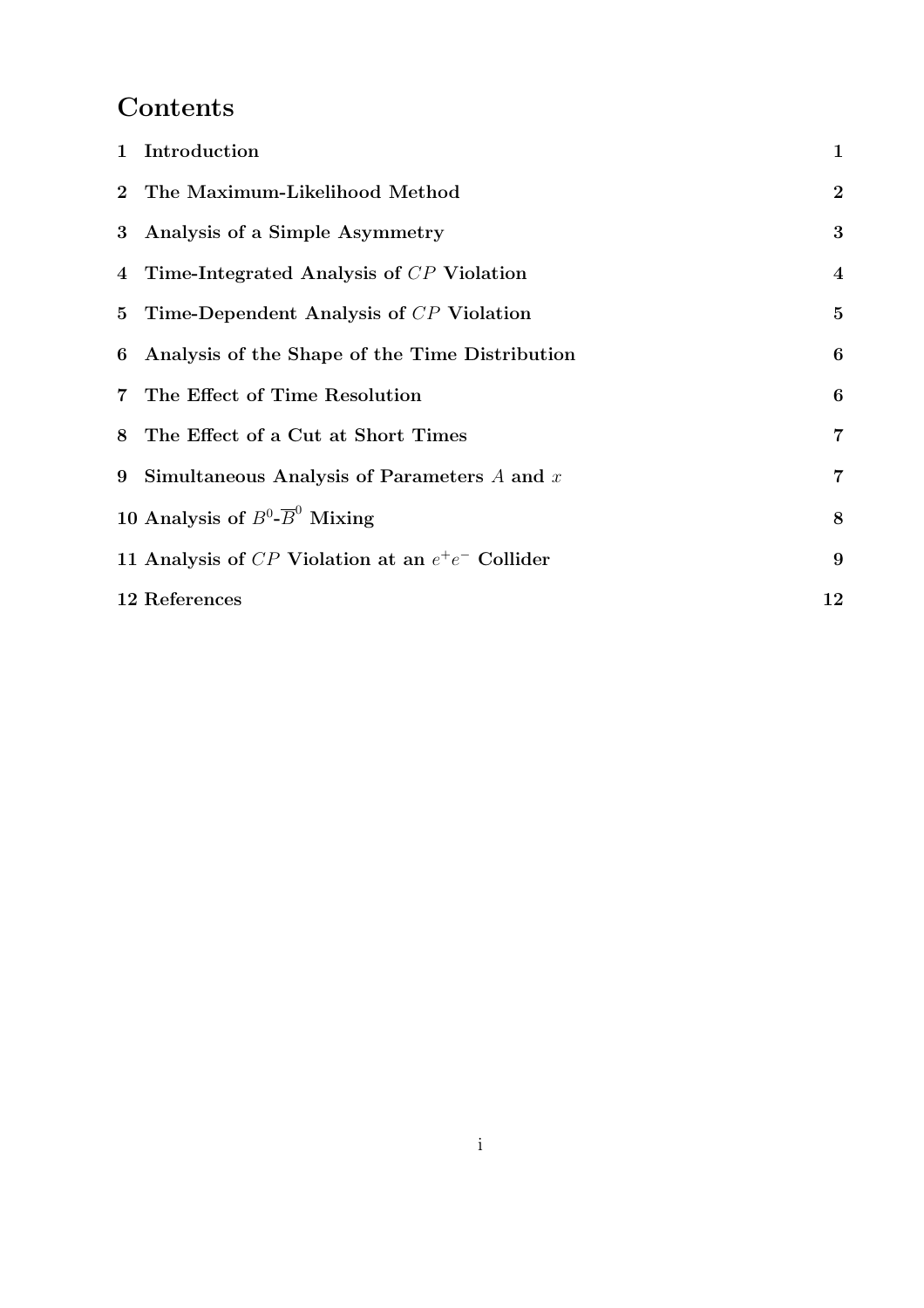#### 1 Introduction

Following discussion at the mini-workshop on B physics at the SSC Laboratory, June 29-30, 1992, Milind Purohit pointed out that an optimum analysis of CP-violating asymmetries would be based on the maximum-likelihood method. This should yield greater statistical precision than the methods presented in refs. [1] and [2]. Here we deduce the size of the error on various asymmetries via the likelihood technique.

The principal example we consider is the case of neutral- $B$ -meson decay to a  $\mathbb{CP}$  eigenstate f. Here we suppose that we have a sample of N decays of either a  $B^0$  or  $\overline{B}^0$  to state f in an experiment where there are equal numbers of B and  $\overline{B}$ 's produced. Then following eq. (26) of ref. [2] the time distribution of the observed decays can be written

$$
N_{\pm}(t) = \frac{N}{2}e^{-t}(1 \pm A\sin xt),
$$
\n(1)

where throughout this note time is measured in units of the  $B<sup>0</sup>$  lifetime, and A is a simple function of the parameters of the C-K-M matrix (in the Standard Model). The subscript  $+$ means that the decay occurred for a B that was a  $B^0$  at  $t = 0$ , while subscript – means the B was a  $\overline{B}^0$  at  $t = 0$ . These initial conditions must be determined by observation of the second  $B$  in the event. For hadroproduction of  $B$ 's the effect of tagging the second  $B$ factorizes from the analysis of the first and we do not consider the second  $B$  in this note (except in sec. 11 on  $e^+e^-$  colliders).

When  $A$  is nonzero there is  $\mathbb{CP}$  violation, which manifests itself both in the difference between the shape of distributions  $N_{+}(t)$  and  $N_{-}(t)$ , and in the difference between the total number of decays of each type:

$$
N_{\pm} \equiv \int_0^\infty N_{\pm}(t)dt = \frac{N}{2} \left( 1 \pm A \frac{x}{1+x^2} \right). \tag{2}
$$

Eventually we will wish to consider the effect of the experimental resolution in time  $t$  on the analysis. It is felicitous that this has only a minor effect on the formalism, so we prepare the general case now. We designate  $\sigma_t$  as the r.m.s. time resolution, which means that the observed decays distributions can be obtained by convolution [3]:

$$
N_{\pm}(t) = \frac{N}{2} \int_{-\infty}^{\infty} \frac{e^{-(t-t')^2/2\sigma_t^2}}{\sqrt{2\pi}\sigma_t} dt' e^{-t'} (1 \pm A \sin xt')
$$
  
= 
$$
\frac{N}{2} e^{\sigma_t^2/2} e^{-t} \left(1 \pm A e^{-x^2 \sigma_t^2/2} \sin x (t - \sigma_t^2)\right)
$$
  

$$
\approx \frac{N}{2} e^{-t} (1 \pm A e^{-x^2 \sigma_t^2/2} \sin xt),
$$
 (3)

using integral 3.896.4 of ref. [4], and where the approximation holds well when  $\sigma_t \ll 1$  (*i.e.*, when the time resolution is much better than a lifetime), as is expected to be the case when a silicon vertex detector is used.

Hence an analysis of distributions of the form

$$
N_{\pm}(t) = \frac{N}{2}e^{-t}(1 \pm a\sin xt)
$$
\n(4)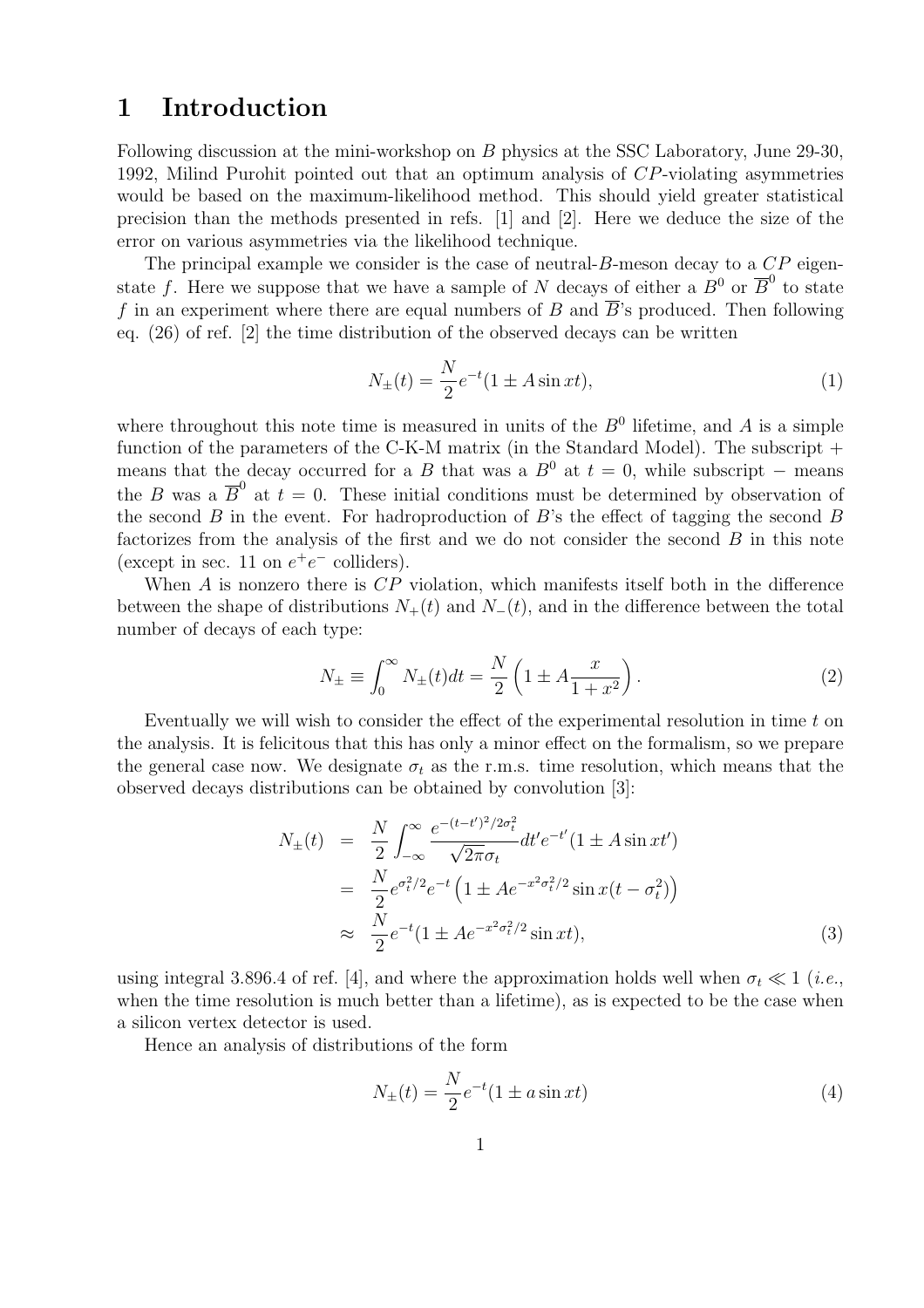includes the effect of time resolution if we write

$$
a = AD_t, \qquad \text{with} \qquad D_t \equiv e^{-x^2 \sigma_t^2/2} \tag{5}
$$

where  $D_t$  is the 'dilution factor' associated with finite time resolution.

We anticipate that an analysis of  $B^0$ - $\overline{B}^0$  mixing will be similar to that of CP violation. In the case of mixing, we take  $N_{+}(t)$  to be the distribution of decays in which the B was born as a  $B^0$  and decayed as a  $B^0$  (or was born as a  $\overline{B}^0$  and decayed as a  $\overline{B}^0$ ), while  $N_-(t)$ is the distribution of decays in which the B was born as a  $B^0$  and decayed as a  $\overline{B}^0$  (or was born as a  $\overline{B}^0$  and decayed as a  $B^0$ . For this we must be able to tell whether the particle was a  $B^0$  or  $\overline{B}^0$  at the time of decay, and so we cannot use the CP eigenstates discussed above – unless there is  $\overline{CP}$  violation, for which case the statistical precision will typically be greatly reduced, as discussed later.

The mixing time distributions have the well-known form

$$
N_{\pm}(t) = \frac{N}{2}e^{-t}(1 \pm \cos xt),
$$
\n(6)

leading to integrated numbers of events

$$
N_{\pm} = \frac{N}{2} \int_0^\infty e^{-t} (1 \pm \cos xt) = \frac{N}{2} \left( 1 \pm \frac{1}{1 + x^2} \right). \tag{7}
$$

As before, the effect of a time resolution  $\sigma_t$  is readily included via convolution with a gaussian:

$$
N_{\pm}(t) = \frac{N}{2} \int_{-\infty}^{\infty} \frac{e^{-(t-t')^2/2\sigma_t^2}}{\sqrt{2\pi}\sigma_t} dt' e^{-t'} (1 \pm \cos xt')
$$
  
= 
$$
\frac{N}{2} e^{\sigma_t^2/2} e^{-t} \left(1 \pm e^{-x^2\sigma_t^2/2} \cos x (t - \sigma_t^2)\right)
$$
  

$$
\approx \frac{N}{2} e^{-t} (1 \pm e^{-x^2\sigma_t^2/2} \cos xt),
$$
 (8)

Hence a general mixing analysis will deal with distributions of form

$$
N_{\pm}(t) = \frac{N}{2}e^{-t}(1 \pm a\cos xt),
$$
\n(9)

which are closely related to those for  $CP$  violation given in eq. (4).

#### 2 The Maximum-Likelihood Method

We recall the technique of data analysis via maximizing the likelihood by the example of N data points  $x_i$  sampled from a gaussian distribution of mean a and variance  $\sigma$ :

$$
P(x,a) = \frac{e^{-(x-a)^2/2\sigma^2}}{\sqrt{2\pi}\sigma}.
$$
\n(10)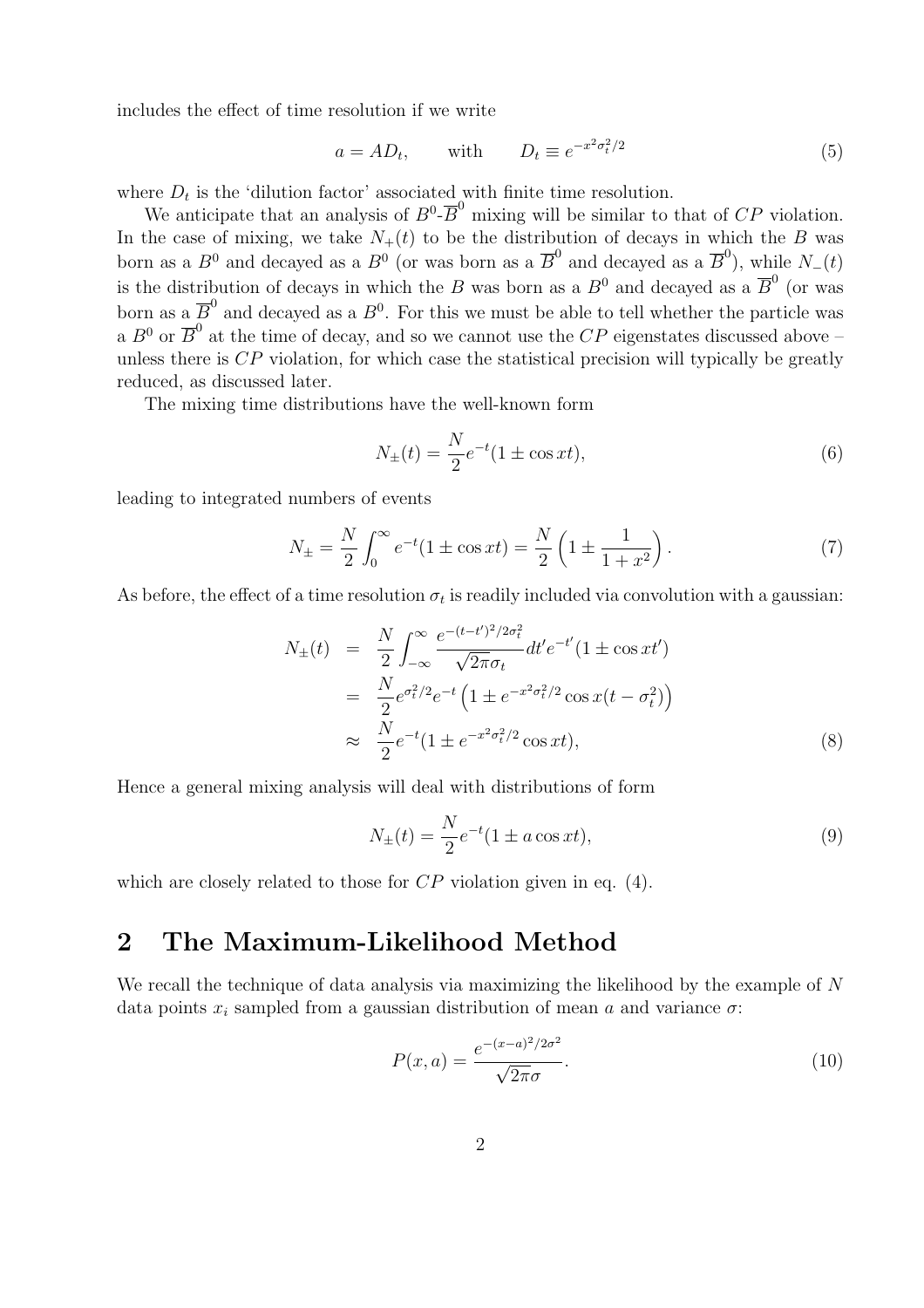The probability (or likelihood) of observing the data set  $\{x_i\}$  is then

$$
\mathcal{L}(a) = \prod_{i=1}^{N} P(x_i, a). \tag{11}
$$

The idea of the maximum-likelihood method is that  $\mathcal L$  is approximately gaussian in the parameter a (whether or not  $P(x, a)$  is a gaussian function of x), and hence the value of a that maximizes  $\mathcal{L}(a)$  is the best estimate of a. Further, an excellent estimate of the error on the measurement of a follows from the second derivative of  $\ln \mathcal{L}$ :

$$
\mathcal{L} = \prod_{i=1}^{N} e^{-(x_i - a)^2/2\sigma^2}, \qquad (12)
$$

$$
\ln \mathcal{L} = -\frac{1}{2} \sum_{i=1}^{N} \frac{(x_i - a)^2}{\sigma^2},
$$
\n(13)

$$
\frac{d\ln\mathcal{L}}{da} = \frac{1}{2} \sum_{i} \frac{x_i - a}{\sigma^2},\tag{14}
$$

$$
\frac{d^2 \ln \mathcal{L}}{da^2} = -\sum_{i} \frac{1}{\sigma^2} = -\frac{N}{\sigma^2}.
$$
\n(15)

The maximum of  $\mathcal L$  and for  $\ln \mathcal L$  occur at the same value of a, namely  $a = \sum_i x_i/N$  as expected. We identify

$$
-\frac{d^2 \ln \mathcal{L}}{da^2} \equiv \frac{1}{\sigma_a^2} \tag{16}
$$

to find that  $\sigma_a = \sigma / \sqrt{N}$  as expected.

The method is readily extended to distributions that depend on multiple parameters. We will later consider two parameters, say a and b, for which the likelihood function  $\mathcal{L}(a, b)$ formed from products of the probabilities  $P(x_i, a, b)$  is expected to be gaussian in a and b:

$$
\mathcal{L}(a,b) \propto \exp\left\{-\frac{1}{2}\left(\frac{(a-a_{\text{true}})^2}{\sigma_a^2} + \frac{2(a-a_{\text{true}})(b-b_{\text{true}})}{\sigma_{ab}^2} + \frac{(b-b_{\text{true}})^2}{2\sigma_b^2}\right)\right\}.
$$
 (17)

Hence our estimates on the errors of the fitted values of  $a$  and  $b$  will be

$$
\frac{1}{\sigma_a^2} = -\frac{\partial^2 \ln \mathcal{L}}{\partial a^2}, \qquad \frac{1}{\sigma_{ab}^2} = -\frac{\partial^2 \ln \mathcal{L}}{\partial a \partial b}, \qquad \frac{1}{\sigma_b^2} = -\frac{\partial^2 \ln \mathcal{L}}{\partial b^2}.
$$
 (18)

### 3 Analysis of a Simple Asymmetry

As a preliminary example of the maximum-likelihood method, we consider the case when the data can take on only two values, labelled  $+$  and  $-$ , with probability

$$
P_{\pm} = \frac{1 \pm a}{2},\tag{19}
$$

where a is the asymmetry parameter. For an experiment in which  $N_+$  and  $N_-$  events are observed, we form the likelihood function

$$
\mathcal{L} = \left(\frac{1+a}{2}\right)^{N_+} \left(\frac{1-a}{2}\right)^{N_-}.
$$
\n(20)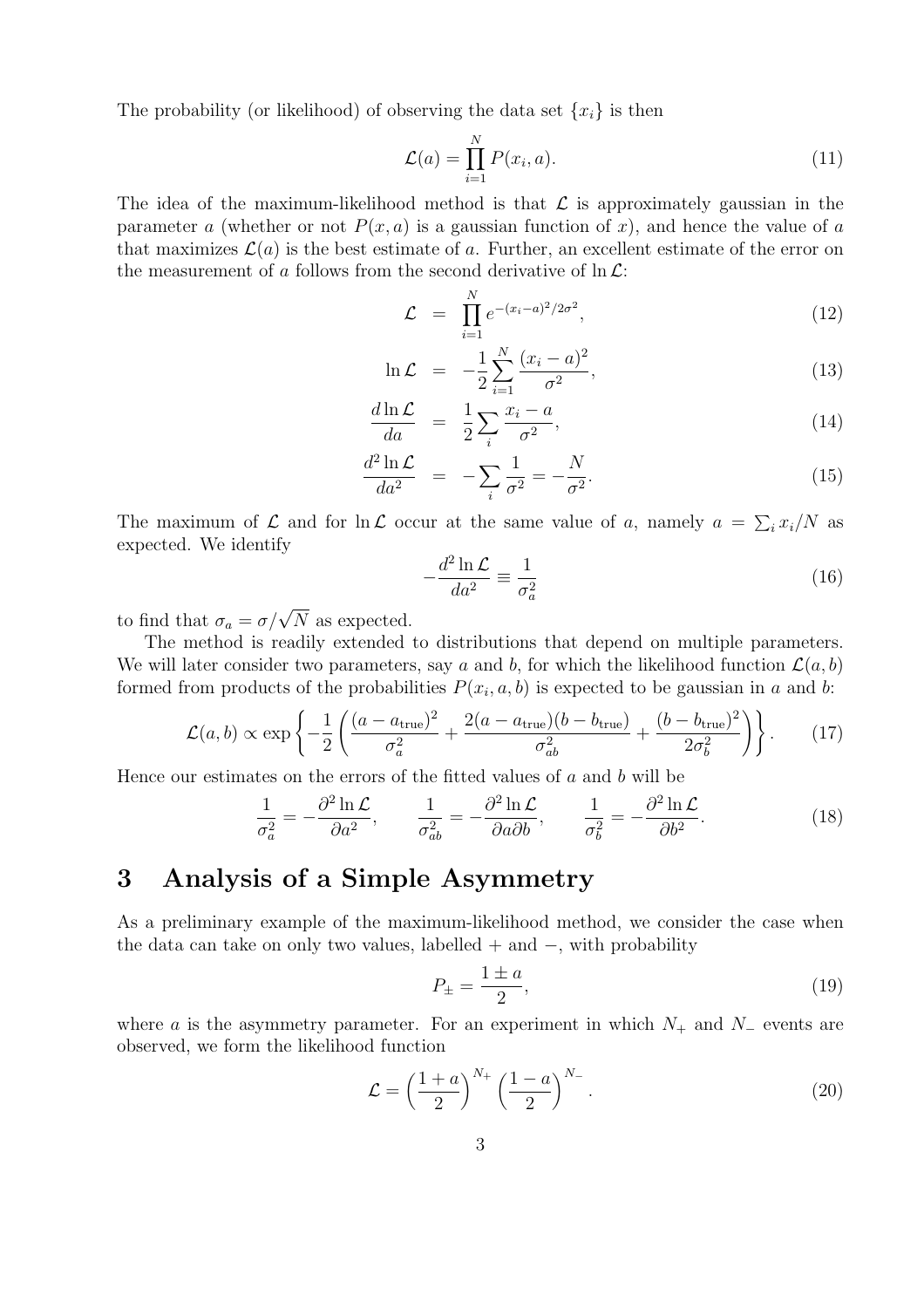The needed derivatives of  $\ln \mathcal{L}$  are

$$
\ln \mathcal{L} = N_+ \ln(1+a) + N_- \ln(1-a) + \text{constant},\tag{21}
$$

$$
\frac{d\ln \mathcal{L}}{da} = \frac{N_+}{1+a} - \frac{N_-}{1-a},\tag{22}
$$

$$
\frac{d^2 \ln \mathcal{L}}{da^2} = -\frac{N_+}{(1+a)^2} - \frac{N_-}{(1-a)^2}.
$$
\n(23)

On setting the first derivative to zero, we find the usual expression for the asymmetry:

$$
a = \frac{N_+ - N_-}{N_+ + N_-}.\tag{24}
$$

From this we express  $N_+$  and  $N_-$  in terms of a and  $N = N_+ + N_-$  to evaluate the error on the estimate of a as s

$$
\sigma_a = \sqrt{\frac{1 - a^2}{N}},\tag{25}
$$

using eq. (16). This agrees with the usual analysis based on the binomial distribution.

## 4 Time-Integrated Analysis of CP Violation

After these lengthy preliminaries, we turn to the analysis of CP-violating asymmetries, beginning with the case where the data in integrated over time to yield the total numbers of events given in eq. (2). In this case we study a simple asymmetry related by

$$
a = A \frac{x}{1 + x^2} = AD_{t-\text{int}},\tag{26}
$$

where A is the  $CP$ -violating factor introduced in eq. (1), and we define

$$
D_{t-\text{int}} \equiv \frac{x}{1+x^2} \tag{27}
$$

as the dilution factor due to time integration.

From eq.  $(25)$  we estimate the error on the measurement of A as

$$
\sigma_A = \frac{\sigma_a}{D_{t-\text{int}}} = \frac{1}{D_{t-\text{int}}} \sqrt{\frac{1 - A^2 D_{t-\text{int}}^2}{N}} \approx \frac{1}{D_{t-\text{int}}\sqrt{N}} = \frac{1 + x^2}{x\sqrt{N}},\tag{28}
$$

where the approximation holds for small values of  $AD_{t-int}$ .

The error on A is large for both large and small values of the mixing parameter x. The minimum error as a function of x occurs if  $x = 1$ , for which  $\sigma_A = 2/\sqrt{N}$ . As  $x \approx 1/\sqrt{2}$  for the  $B_d^0$  meson, a time-integrated analysis is rather effective in this case.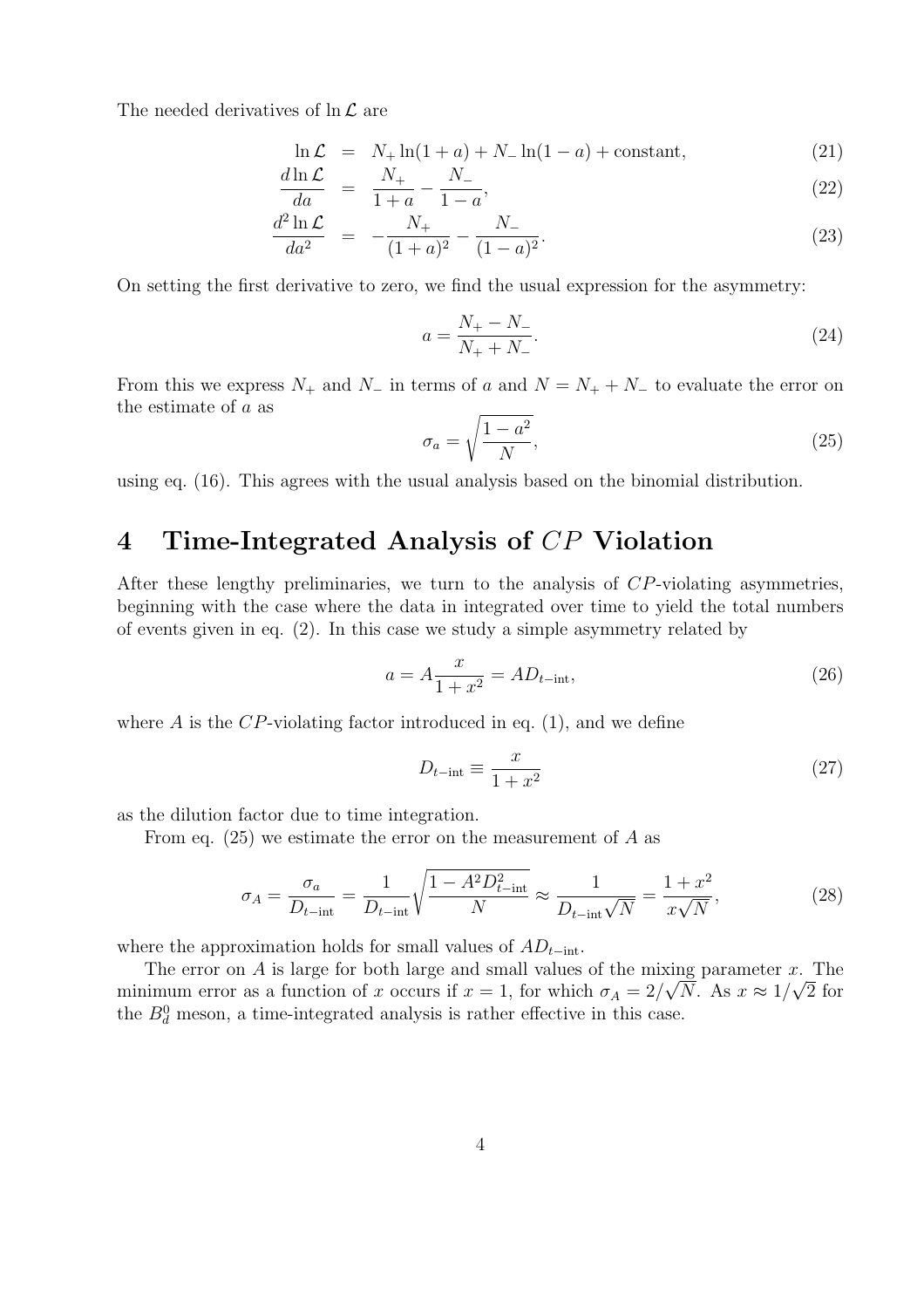## 5 Time-Dependent Analysis of CP Violation

We now determine what additional statistical power can be expected if we perform an analysis of the time-dependent  $CP$ -violating decay distributions given in eq. (1). The likelihood function is then  $\overline{y}$  $\overline{y}$ 

$$
\mathcal{L} = \prod_i e^{-t_i} (1 + A \sin xt_i) \prod_j e^{-t_j} (1 - A \sin xt_j), \tag{29}
$$

where subscript i labels events in which the B was born as a  $B^0$ , and j labels events in the the B was born as a  $\overline{B}^0$ . This form of the likelihood function is normalized to include information both on the shape as well as the integral of the decay distributions.

According to eq. (16) we estimate the error on the measurement of  $A$  as

$$
\frac{1}{\sigma_A^2} = -\frac{d^2 \ln \mathcal{L}}{dA^2} = \sum_i \frac{\sin^2 xt_i}{(1 + A \sin xt_i)^2} + \sum_j \frac{\sin^2 xt_j}{(1 - A \sin xt_j)^2}.
$$
(30)

We estimate the sums by integrals according to

$$
\sum_{i(j)} f(t) \approx \frac{N}{2} \int_0^\infty dt e^{-t} (1 \pm A \sin xt) f(t), \tag{31}
$$

which leads to

$$
\frac{1}{\sigma_A^2} = N \int_0^\infty \frac{dt e^{-t} \sin^2 xt}{1 - A^2 \sin^2 xt} \approx N \int_0^\infty dt e^{-t} \sin^2 xt = \frac{2x^2 N}{1 + 4x^2},\tag{32}
$$

where we ignore the time-varying term in the denominator for small A, and we have used integral 3.895.1 of ref. [4].

The full integral can be expressed as an infinite series on expanding the denominator in a Taylor series. Keeping the first correction we find that

$$
\frac{1}{\sigma_A^2} \approx N \int_0^\infty dt e^{-t} \sin^2 xt (1 + A^2 \sin^2 xt) = \frac{2x^2 N}{1 + 4x^2} \left( 1 + \frac{12A^2 x^2}{1 + 16x^2} \right). \tag{33}
$$

Thus even for  $A=\frac{1}{3}$  $\frac{1}{3}$  the correction is at most 8% for any value of x.

We summarize the result (32) by writing

$$
\sigma_A \approx \frac{1}{D_{t-\text{dep}}\sqrt{N}} \quad \text{with} \quad D_{t-\text{dep}} \equiv \sqrt{\frac{2x^2}{1+4x^2}}.
$$
 (34)

The time-dependent dilution factor  $D_{t-\text{dep}}$  is larger than the time integrated factor (from eq.  $(27)$  for any value of x, and consequently the time-dependent analysis is always more powerful statistically, as is to be expected.

In particular, the time-dependent analysis remains very powerful for large  $x$ , where a time-integrated analysis yields no information. Indeed, for the time-dependent analysis,

$$
\sigma_A \approx \sqrt{\frac{2}{N}} \qquad \text{for large } x. \tag{35}
$$

This result also compares favorably with that reported in refs. [1] and [2], where it was argued that the effective dilution factor at large x is the average of  $\sin xt$  over a half-cycle, namely  $2/\pi$ , leading to  $\sigma_A \approx \pi/2\sqrt{N}$ .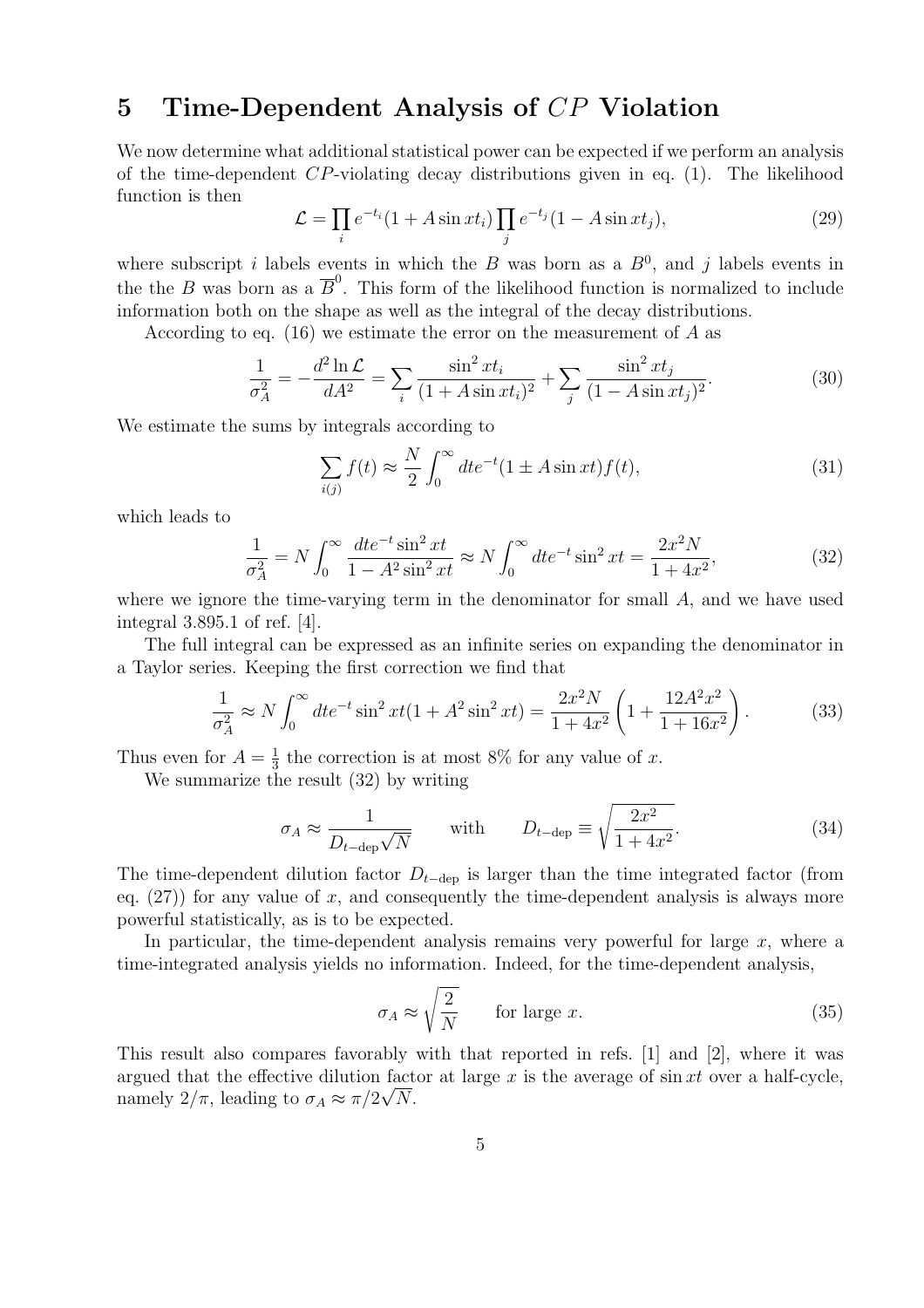#### 6 Analysis of the Shape of the Time Distribution

M. Purohit has noted [5] that one could also perform an analysis of CP violation based only on the shape of the decay distributions, ignoring the CP-violating asymmetry in the integrated decay rates. Such an analysis would be the only one possible if the experiment consisted of B's born only as  $B^0$  (or only as  $\overline{B}^0$ ).

The analysis is based on a likelihood function in which the decay distribution is normalized to one (using the notation of eq. (29) and assuming equal numbers of  $B^0$  and  $\overline{B}^0$ initially):

$$
\mathcal{L} = \prod_{i} \frac{e^{-t_i} (1 + A \sin xt_i)}{1 + A \frac{x}{1 + x^2}} \prod_{j} \frac{e^{-t_j} (1 - A \sin xt_j)}{1 - A \frac{x}{1 + x^2}}.
$$
(36)

Approximating the sums in the second derivative of  $\ln \mathcal{L}$  by the appropriate integrals, and again neglecting a factor in  $A^2$  in the denominator, we have

$$
\sigma_A \approx \frac{1}{D_{\text{shape}}\sqrt{N}} \quad \text{with} \quad D_{\text{shape}} \equiv \frac{x}{1+x^2} \sqrt{\frac{1+2x^4}{1+4x^2}}. \tag{37}
$$

This result is, of course, poorer than the full time-dependent analysis (eq. (34)), but approaches the same accuracy for large  $x$  where only the shape matters. The shape analysis proacnes the same accuracy for large x where only the shape matters. The shape analysis<br>is less powerful than the time-integrated analysis (eq. (28)) for  $x < \sqrt{2}$ , which includes the case of  $B_d^0$  mesons.

The full time-dependent analysis of the previous section can be considered as the proper combination of the time-integrated and the shape analyses. We readily verify the validity of this by noting that

$$
\frac{1}{\sigma^2(\text{time-dependent})} = \frac{1}{\sigma^2(\text{time-integrated})} + \frac{1}{\sigma^2(\text{shape})},\tag{38}
$$

on comparing eqs. (28), (34), and (37).

As a numerical example, we consider the case of  $x = 1/$ √ 2, as holds approximately for  $B_d^0$  mesons. We then have

$$
\sigma(\text{time-dependent}) = \sqrt{\frac{3}{N}} = \frac{1.73}{\sqrt{N}}, \qquad \sigma(\text{time-integrated}) = \frac{3}{\sqrt{2N}} = \frac{2.12}{\sqrt{N}},
$$

$$
\sigma(\text{shape}) = \frac{3}{\sqrt{N}}.
$$
(39)

It is remarkable that the time-dependent analysis is only 20% better than the time-integrated analysis, while the former requires a costly silicon vertex detector.

#### 7 The Effect of Time Resolution

In sec. 1 we noted that the effect on the analysis of a time resolution  $\sigma_t$  is well approximated by a dilution factor  $D_t = e^{-x^2 \sigma_t^2/2}$  multiplying the CP-violating parameter A (see eqs. 3)-(5)).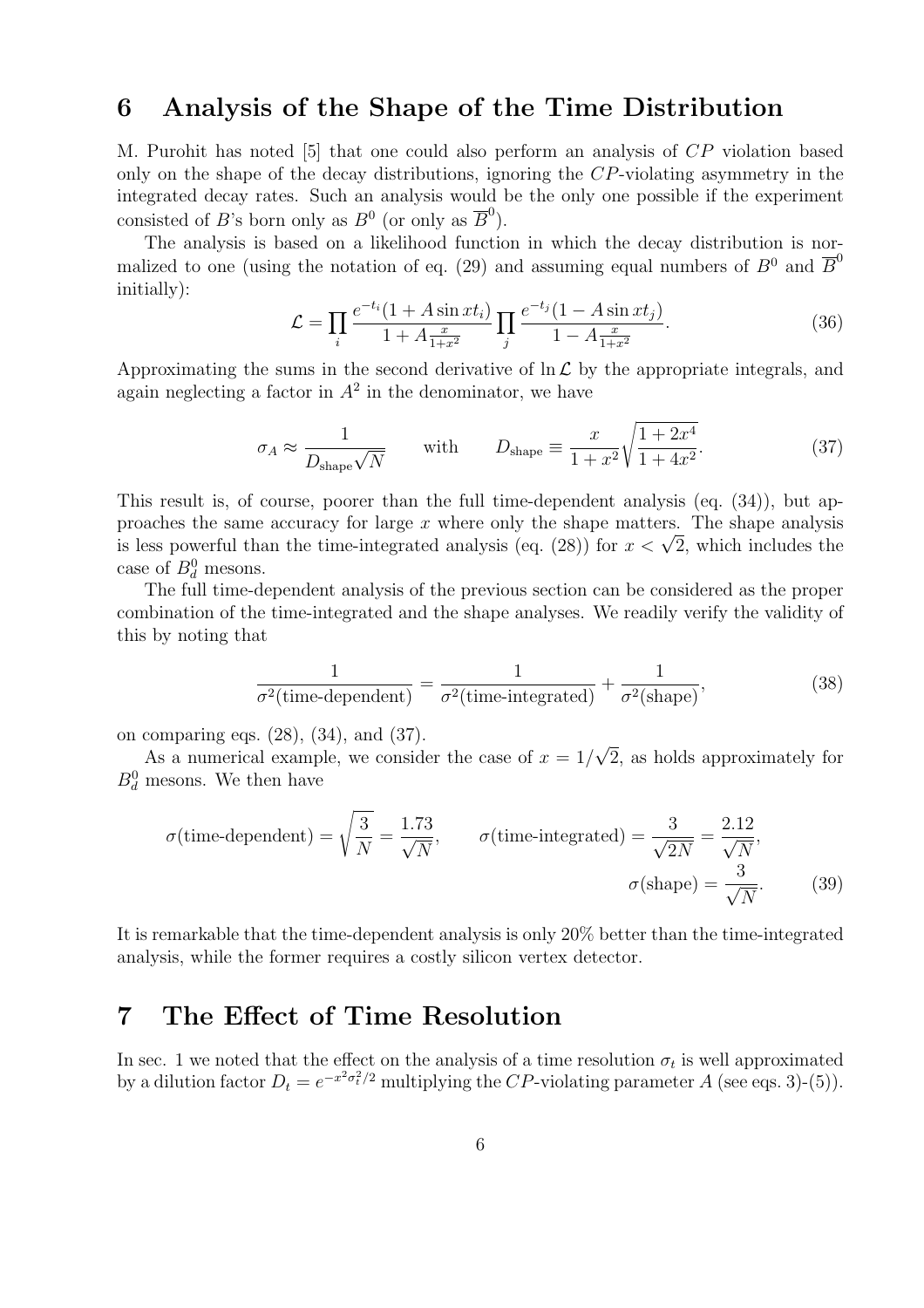Thus the full-time-dependent analysis including time resolution will yield

$$
\sigma_A \approx \frac{1}{D_{t-\text{dep}} D_t \sqrt{N}} = \sqrt{\frac{1+4x^2}{2x^2}} \frac{e^{x^2 \sigma_t^2/2}}{\sqrt{N}}.
$$
\n(40)

The effect of time resolution is only noticeable for  $xt \geq 1$ , *i.e.*, for large x, in which case

$$
\sigma_A \approx e^{x^2 \sigma_t^2/2} \sqrt{\frac{2}{N}} \qquad \text{(large } x\text{)}.
$$
\n(41)

#### 8 The Effect of a Cut at Short Times

M. Purohit has also pointed out [5] that in a realistic analysis based on decay times reconstructed with a silicon vertex detector there will be a loss of events for times  $t$  less than some small time  $t_0$ , when the secondary vertex cannot be distinguished from the primary. In this case the full time-dependent analysis proceeds as in sec. 5, except that when estimating sums by integrals we now use

$$
\sum_{i(j)} f(t) \approx \frac{N}{2} \int_{t_0}^{\infty} dt e^{-t} (1 \pm A \sin xt) f(t), \qquad (42)
$$

which leads to

$$
\frac{1}{\sigma_A^2} \approx N \int_{t_0}^{\infty} dt e^{-t} \sin^2 xt = \frac{e^{-t_0} N}{2} \left( 1 + \frac{2x \sin 2xt_0 - \cos 2xt_0}{1 + 4x^2} \right),\tag{43}
$$

using integral 2.663.1 of ref. [4]. As  $c\tau \approx 320 \ \mu \text{m}$  is the B decay length, and the typical resolution of silicon vertex detector is less than 20  $\mu$ m, the condition  $t_0 \ll 1$  lifetime will likely be satisfied. Then for small  $x$  we can write

$$
\frac{1}{\sigma_A^2} \approx \frac{2x^2 N}{1 + 4x^2} \left( 1 - \frac{t_0^3}{6} (1 + 4x^2) \right), \qquad (x \ll 1), \tag{44}
$$

which implies a very small correction. For large  $x$  we have

$$
\frac{1}{\sigma_A^2} \approx \frac{N}{2} (1 - t_0), \qquad (x \gg 1), \tag{45}
$$

which indicates that the correction for the cut at small times is small but perhaps notable in this case.

## 9 Simultaneous Analysis of Parameters  $A$  and  $x$

In all of the proceeding we have tacitly assumed that the value of the mixing parameter  $x$  is known from other studies. This might not be so for  $B_s^0$  mesons.

Here we consider the time-dependent likelihood function (29) to estimate the errors on measurement of both A and x according to the procedure of eq.  $(18)$ . The effect of time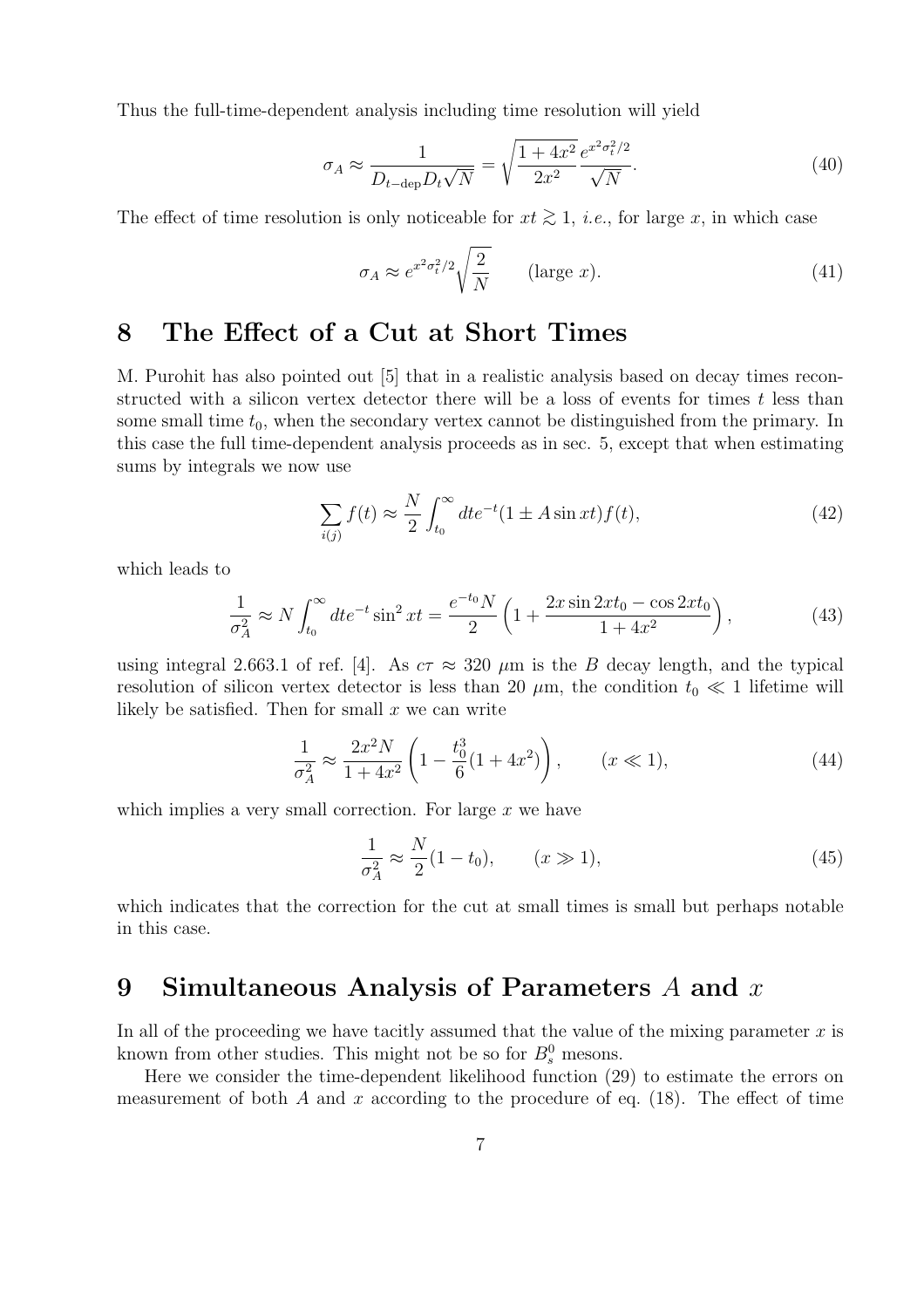resolution is included as the dilution factor  $D_t$  to parameter A. With the same approximation of sums as integrals we find

$$
\frac{1}{\sigma_A^2} \approx \frac{2x^2 e^{-x^2 \sigma_t^2} N}{1 + 4x^2}, \qquad \frac{1}{\sigma_{Ax}^2} \approx A e^{-x^2 \sigma_t^2} N \int_0^\infty dt e^{-t} t \sin xt \cos xt = \frac{A e^{-x^2 \sigma_t^2} N \sin(2 \tan^{-1} 2x)}{2(1 + 4x^2)},
$$

$$
\frac{1}{\sigma_x^2} \approx A^2 e^{-x^2 \sigma_t^2} \int_0^\infty dt e^{-t} t^2 \cos^2 xt = A^2 e^{-x^2 \sigma_t^2} N \left(1 + \frac{\cos(3 \tan^{-1} 2x)}{(1 + 4x^2)^{3/2}}\right),
$$
(46)

using integrals 3.944.5 and 3.944.6 of ref. [4].

These complicated results are perhaps best illustrated by considering the limits of small and large  $x$ . For small  $x$ :

$$
\frac{1}{\sigma_A^2} \approx 2x^2 N, \qquad \frac{1}{\sigma_{Ax}^2} \approx 2AxN, \qquad \frac{1}{\sigma_x^2} \approx 2A^2 N, \qquad \text{(small } x\text{)}.
$$
 (47)

The result for  $\sigma_x$  suggests that surprisingly good resolution in x can be obtained even when the mixing oscillations are almost indiscernible. However, one must note the correlation of the errors in x and A. More properly we should report the error in x as the the extreme value of the 1- $\sigma$  error ellipse (from eq. (17)):

$$
\frac{A^2}{\sigma_A^2} + \frac{2Ax}{\sigma_{Ax}^2} + \frac{x^2}{\sigma_x^2} = 1.
$$
 (48)

On requiring  $dx/dA = 0$  in this we find that the extreme value satisfies  $x = A\sigma_{Ax}^2/\sigma_A^2$ . Inserting this into eq. (46) we must evaluate to sixth order to find

$$
\sigma_x(\text{effective}) \approx \frac{1}{Ax^2\sqrt{112N}}.\tag{49}
$$

So indeed for small x it is very difficult to determine x from studies of  $CP$  violation.

For large  $x$  eq. (46) becomes

$$
\sigma_A \approx e^{x^2 \sigma_t^2/2} \sqrt{\frac{2}{N}}, \qquad \sigma_{Ax} \to \infty, \qquad \sigma_x \approx \frac{e^{x^2 \sigma_t^2/2}}{A\sqrt{N}}, \qquad \text{(large } x\text{)}.
$$
 (50)

As  $x\sigma_t \to 1$ , which may well hold for the  $B_s^0$  meson, the resolution in both A and x deteriorate rapidly. It will be advantageous to have determined  $x$  in a separate measurement.

# 10 Analysis of  $B^0$ - $\overline{B}^0$  Mixing

As it will be advantageous to deduce the mixing parameter x for the  $B_s^0$  meson from other than CP-violation data, we consider now the statistical power of such an analysis. This is based on eq. (6), or eq. (9) when time resolution is included. We form the likelihood function

$$
\mathcal{L} = \prod_{i} e^{-t_i} (1 + a \cos xt_i) \prod_{j} e^{-t_j} (1 - a \cos xt_j), \tag{51}
$$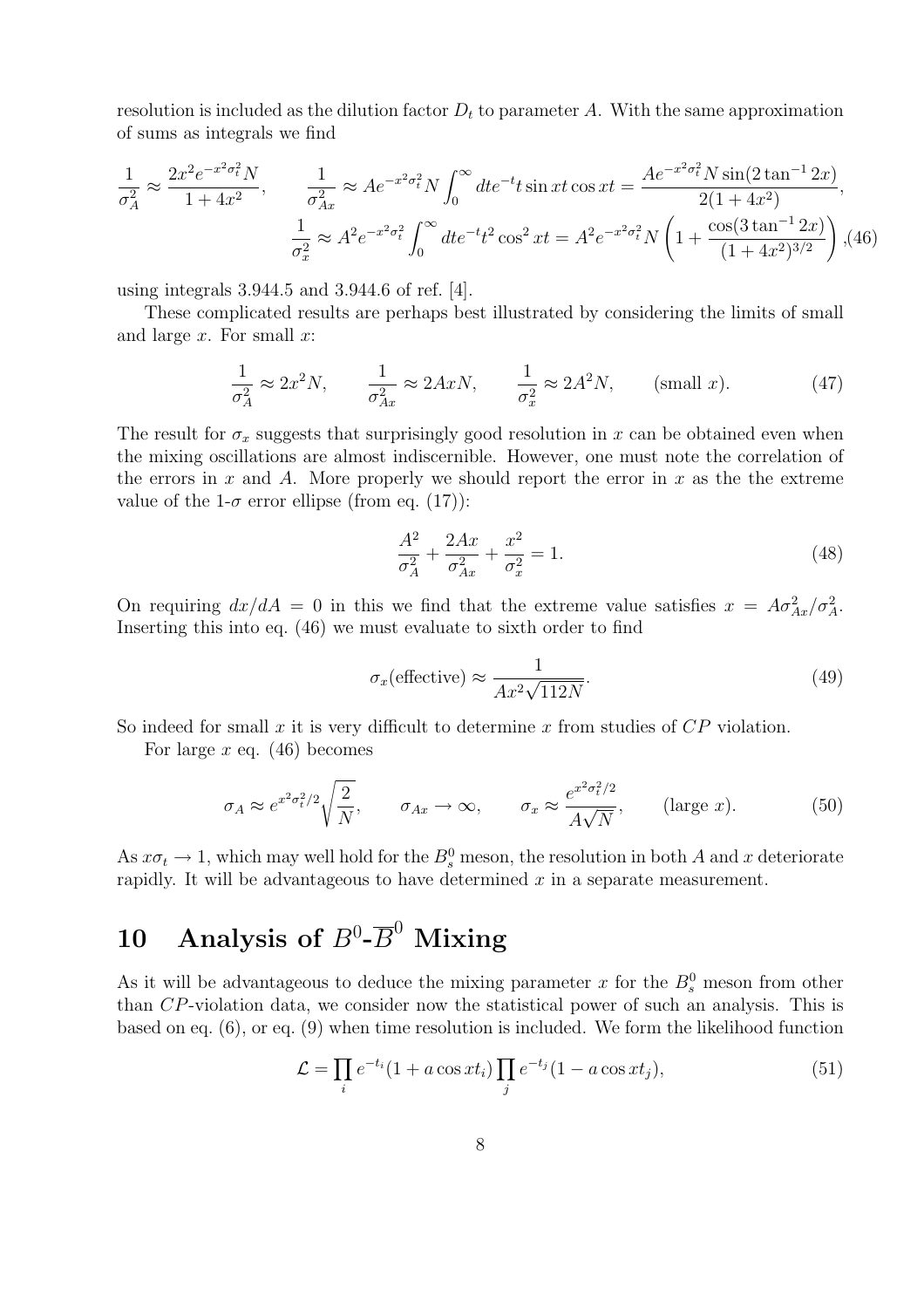where  $a = e^{-x^2 \sigma_t^2/2}$  is the effect of time resolution, and subscript  $i(j)$  refers to events where the B is born as a  $B^0$  and decays as a  $B^0(\overline{B}^0)$  (or where the B is born as a  $\overline{B}^0$  and decays as a  $\overline{B}^0(B^0)$ ).

Again, approximating sums as integrals in the second derivative of  $\ln \mathcal{L}$  we find that

$$
\frac{1}{\sigma_x^2} = N \int_0^\infty dt e^{-t} t^2 = 2N,
$$
\n(52)

so that

$$
\sigma_x = \frac{1}{\sqrt{2N}}\tag{53}
$$

if  $xt \ll 1$  so that time resolution may be ignored.

When time resolution is significant we find

$$
\frac{1}{\sigma_x^2} = N e^{-x^2 \sigma_t^2} \int_0^\infty \frac{dt e^{-t} t^2 \sin^2 xt}{1 - e^{-x^2 \sigma_t^2} \cos^2 xt}.
$$
\n(54)

This integral can be bounded by either considering the denominator to be 1 or  $\sin^2 xt$ , leading to  $\overline{\phantom{a}}$ !<br>}

$$
e^{-x^2 \sigma_t^2} N \left( 1 - \frac{\cos(3 \tan^{-1} 3x)}{(1 + 4x^2)^{3/2}} \right) \approx e^{-x^2 \sigma_t^2} N \le \frac{1}{\sigma_x^2} \le 2e^{-x^2 \sigma_t^2} N,\tag{55}
$$

using integral 3.944.6 of ref. [4], and the approximation holds for large  $x$ . This implies

$$
\frac{e^{x^2 \sigma_t^2/2}}{\sqrt{2N}} \le \sigma_x \le \frac{e^{x^2 \sigma_t^2/2}}{\sqrt{N}}\tag{56}
$$

holds for any x and  $\sigma_t$ . Furthermore, when one is not restricted to the use of decay modes leading to  $CP$  eigenstates the total number of events N may be much larger than in (50).

The effect of a cut at a small time  $t_0$  is readily considered, as in sec. 8. For small x the correction is fifth order in  $t_0$ , while for large x it is third order. That is, the correction is unimportant.

## 11 Analysis of  $CP$  Violation at an  $e^+e^-$  Collider

As is now well known, when B's are produced are part of a  $B^0$ - $\overline{B}^0$  pair with definite charge conjugation, the analysis of  $CP$  violation is more intricate. In particular, if the B's are produced in a  $C(\text{odd})$  state, as from  $\Upsilon(4S)$  decay, then a time-integrated asymmetry vanishes. However, good statistical power can be recovered by an analysis of time-ordered decay distributions.

Both B's of a produced  $B-\overline{B}$  pair must be observed in the CP analysis. We label  $B_1$ as the (neutral) B that decays to the  $CP$  eigenstate f, and  $B_2$  as the (charged or neutral) B that decays to a state  $q \neq \overline{q}$  that permits us to determine whether  $B_2$  was a particle or antiparticle at the moment of its decay. We can accumulate four time distributions, where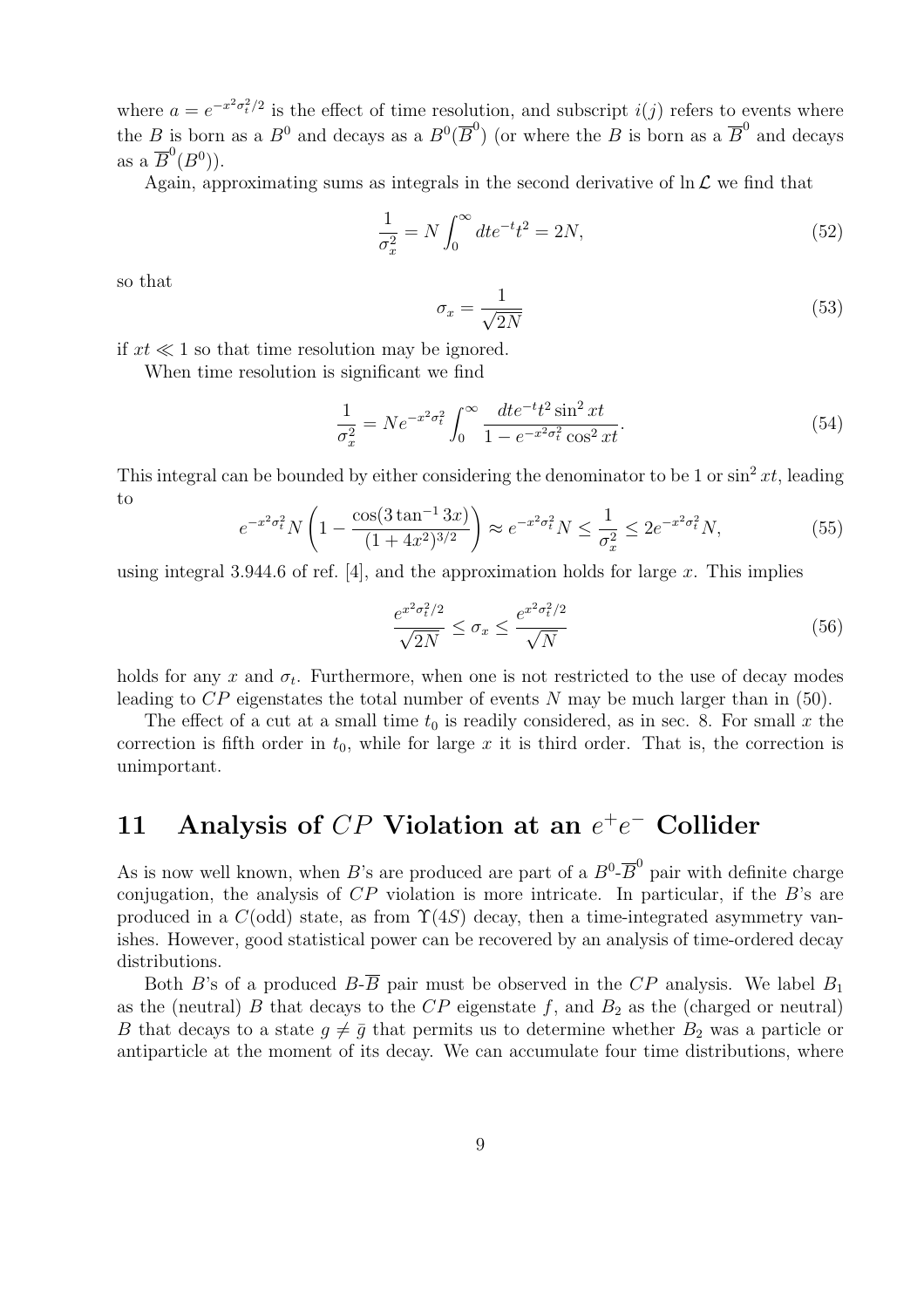one B decays at time  $t_a$  and the other at time  $t_b$  with  $t_a < t_b$ :

$$
I: \Gamma_{B_1 \to f}(t_b) \Gamma_{B_2 \to g}(t_a),
$$
  
\n
$$
II: \Gamma_{B_1 \to f}(t_a) \Gamma_{B_2 \to g}(t_b),
$$
  
\n
$$
III: \Gamma_{B_1 \to f}(t_b) \Gamma_{\bar{B}_2 \to \bar{g}}(t_a),
$$
  
\n
$$
IV: \Gamma_{B_1 \to f}(t_a) \Gamma_{\bar{B}_2 \to \bar{g}}(t_b).
$$
\n
$$
(57)
$$

The four distributions can be combined to form asymmetries in various ways: most relevant for  $C(\text{odd})$  states is

$$
A_1(t_a, t_b) \equiv \frac{II + III - I - IV}{I + II + III + IV},\tag{58}
$$

For C(even) states we should consider

$$
A_2(t_a, t_b) \equiv \frac{III + IV - I - II}{I + II + III + IV}.
$$
\n(59)

The third variation of such asymmetries turns out to vanish and is not considered further:

$$
A_3(t_a, t_b) \equiv \frac{I + III - II - IV}{I + II + III + IV}.
$$
\n(60)

For the case that mesons 1 and 2 are of the same type the four time distributions take the form

$$
\Gamma_I(t_a, t_b) \propto e^{-(t_a + t_b)} [1 \pm A \sin x (t_a \pm t_b)],
$$
  
\n
$$
\Gamma_{II}(t_a, t_b) \propto e^{-(t_a + t_b)} [1 + A \sin x (t_a \pm t_b)],
$$
  
\n
$$
\Gamma_{III}(t_a, t_b) \propto e^{-(t_a + t_b)} [1 \mp A \sin x (t_a \pm t_b)],
$$
  
\n
$$
\Gamma_{IV}(t_a, t_b) \propto e^{-(t_a + t_b)} [1 - A \sin x (t_a \pm t_b)],
$$
\n(61)

where  $A$  the  $CP$ -violating factor introduced in eq. (1), and the lower sign in the distributions holds for  $C(\text{odd})$  states  $|B_1\rangle|\overline{B}_2\rangle - |\overline{B}_1\rangle|B_2\rangle$ .

Inserting the time distributions into the forms for the asymmetries we have

$$
A_1 = \begin{cases} A \sin x(t_a - t_b), & C(\text{odd}), \\ 0, & C(\text{even}), \end{cases}
$$
  
\n
$$
A_2 = \begin{cases} 0, & C(\text{odd}), \\ A \sin x(t_a + t_b), & C(\text{even}), \end{cases}
$$
  
\n
$$
A_3 = 0.
$$
  
\n(62)

Clearly the asymmetry  $A_1$  will be useful at an  $e^+e^-$  collider where only  $C(\text{odd})$  states are produced.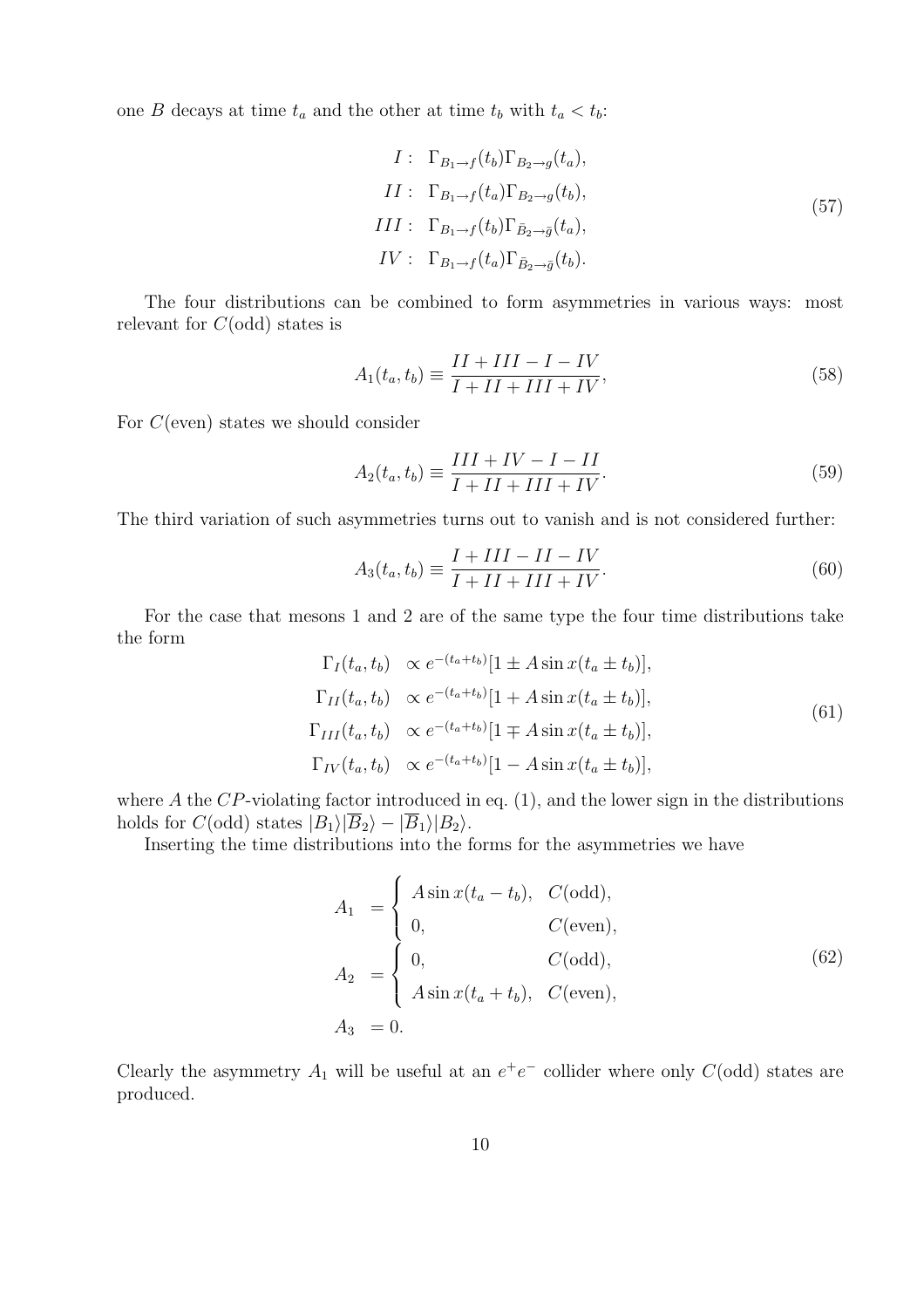We first present a time-integrated analysis of these asymmetries, as discussed in ref. [1]. Because of the time ordering in the definition of the distributions  $I-IV$ , the form of the integrals is

$$
\int_0^\infty dt_a \int_{t_a}^\infty dt_b \Gamma_I(t_a, t_b) = \frac{1}{2} \left( 1 \pm A \frac{x}{1+x^2} \right), \qquad C(\text{odd}),
$$

$$
= \frac{1}{2} \left( 1 \pm A \frac{2x}{(1+x^2)^2} \right), \qquad C(\text{even}). \tag{63}
$$

Thus we can write

$$
A_1 = D_{1,t-\text{int}}A
$$
 with  $D_{1,t-\text{int}} = \frac{x}{1+x^2}$   $C(\text{odd}),$  (64)

$$
A_2 = D_{2,t-\text{int}}A \quad \text{with} \quad D_{2,t-\text{int}} = \frac{2x}{(1+x^2)^2} \quad C(\text{even}). \tag{65}
$$

The above results can be improved upon with a maximum-likelihood analysis. We label events in distributions I, II, III, and IV by indices  $i, j, k$ , and l, respectively, to form the likelihood function

$$
\mathcal{L} = \prod_i \Gamma_I(t_{ai}, t_{bi}) \prod_j \Gamma_{II}(t_{aj}, t_{bj}) \prod_k \Gamma_{III}(t_{ak}, t_{bk}) \prod_l \Gamma_{IV}(t_{al}, t_{bl}). \tag{66}
$$

We again approximate the sums in the second derivative of  $\ln \mathcal{L}$  via sums as

$$
\sum_{i} f(t_{ai}, t_{bi}) \rightarrow \frac{N}{2} \int_0^\infty dt_a \int_{t_a}^\infty dt_b \Gamma_I(t_a, t_b) f(t_a, t_b), \qquad etc., \tag{67}
$$

for a total sample of N events, noting eq. (63). Ignoring the term in the denominator in  $A^2$ the integrals are similar to those encountered previously:

$$
\frac{1}{\sigma_A^2} \approx 2N \int_0^\infty dt_a e^{-t_a} \int_{t_a}^\infty dt_b e^{-t_b} \sin^2 x (t_a \pm t_b) = 2N \int_0^\infty dt_a e^{-2t_a} \int_0^\infty ds e^{-s} \sin^2 x (s + t_a \pm t_a), \tag{68}
$$

where  $s = t_a - t_b$ . We characterize the results of the time-dependent analysis via the dilution factors

$$
D_{1,t-\text{dep}} = \sqrt{\frac{2x^2}{1+4x^2}}
$$
,  $C(\text{odd})$ , and  $D_{2,t-\text{dep}} = \frac{\sqrt{8x^4+6x^2}}{1+4x^2}$ ,  $C(\text{even})$ . (69)

The dilution factors from the time-dependent maximum-likelihood analysis are larger than those for the time-integrated analysis, and are the best possible. For large  $x$  the timedependent analysis is particularly advantageous.

As was mentioned in sec. 5, the dilution factors for the case of large asymmetry A can be expressed as infinite series, the first terms of which are given in eq. (69). These series have been given in notes by Frank Porter [6].

The effect of time resolution  $\sigma_t$  on the analysis can be calculated as in eq. (3), and can be characterized (for small  $A$ ) by the dilution factor

$$
D_t = e^{-x^2 \sigma_t^2} \qquad \text{in the relation} \qquad \sigma_{A_{1,2}} = \frac{1}{D_{1,2} D_t \sqrt{N}}. \tag{70}
$$